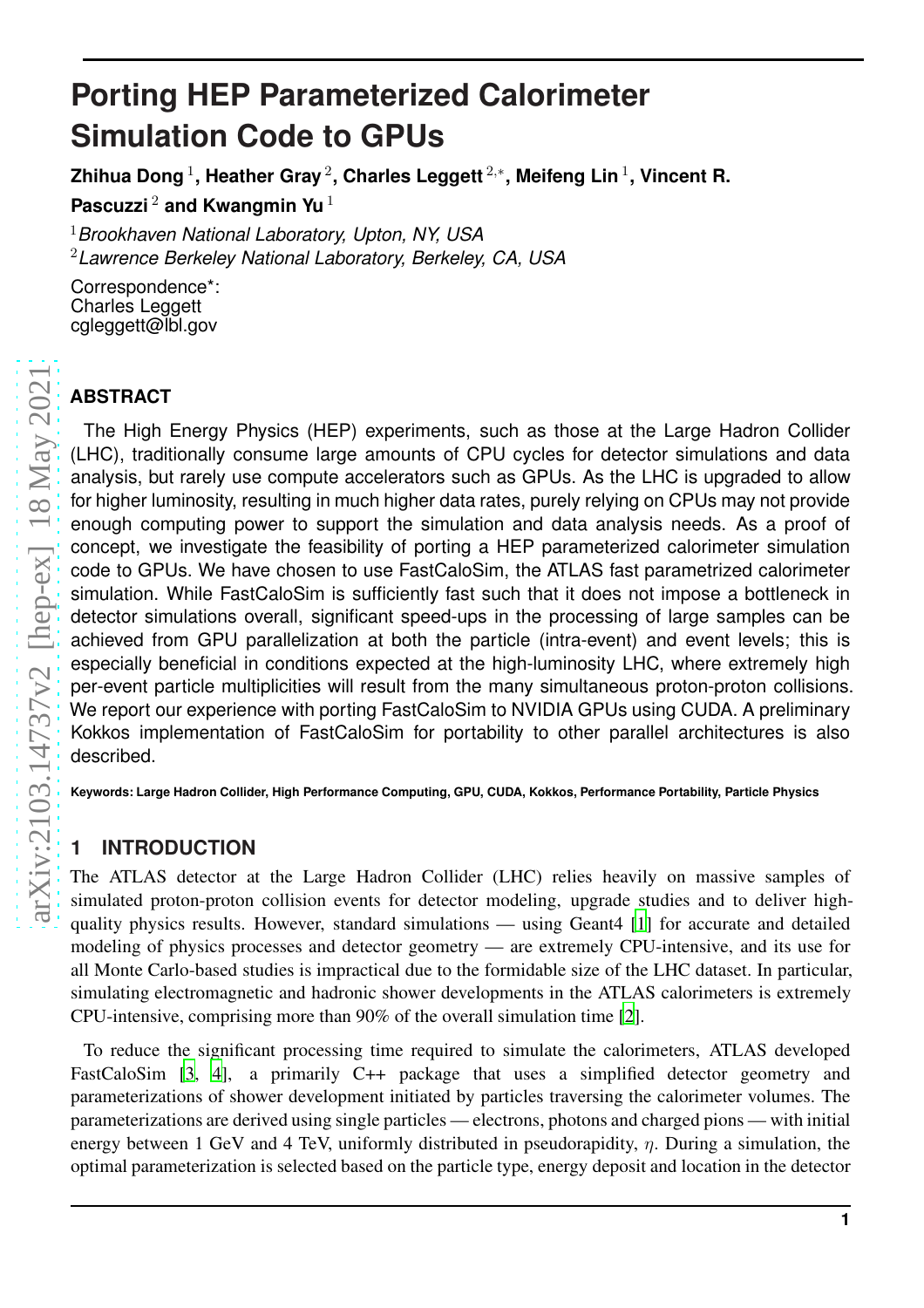in order to best model the corresponding electromagnetic or hadronic shower. The parameterizations are then used to create calorimeter *hits*, which contain information about the location, and amount of energy deposited in the detector. Thus, the more initial and secondary particles produced in a shower, the larger the number of hits. Following the simulation, hits are then processed and used for event reconstruction. Therefore, it is the number of hits, not necessarily the number of initial particles, that determines the length of time required for a particular simulation.

A parameterized simulation can reduce the CPU time by a factor of 10 to 25 — depending on the process being modeled — relative to that of fully Geant4-based simulations. However, with respect to detector simulation workflows combining Geant4 for the Inner Detector and Muon Spectrometer with FastCaloSim, simulation of the calorimeters is no longer the speed-limiting component. Nevertheless, there are a number of advantages of porting FastCaloSim to accelerators, in particular, GPUs. First, an intelligent port of the serial CPU code to GPU-friendly code permits parallelization over events (event-level parallelization) and also over particles within a single event (intra-event, or particle-/hit-level parallelization). The ability to parallelize in these ways becomes exceedingly important when simulating not only a single proton-proton collision (the "hard-scatter" event) but when additional collisions within the same bunch-crossing are also simulated ("pile-up" events). For example, at the LHC there are on average 30 [\[5](#page-13-4)] pile-up events for every one hard-scatter; in the conditions of the High-Luminosity LHC (HL-LHC) [\[6\]](#page-13-5), there are expected to be more than 200 pile-up events for every hard-scatter. ATLAS foresees utilizing fast simulation for 60-90% of its simulation workload for various HL-LHC scenarios [\[7](#page-13-6)], making highly-parallelizable codes of this nature extremely desirable. Lastly, an initial port of a set of codes such as those comprising FastCaloSim, that makes significant use of GPUs and demonstrates their computational ability, can be invaluable to the high-energy physics community in general. It can serve as a proof of concept and motivation for other groups and collaborations to design and implement their own codes to execute on accelerator hardware, and prompt investigations into alternative portable solutions to exploit the wide range of modern architectures that are becoming increasingly pervasive.

# <span id="page-1-0"></span>**2 TEST DATA**

The inputs to FastCaloSim are tuples containing information about the incoming particle: the particle type and associated four-vector, which consists of the particle's energy and momentum. Additional details – *e.g.*, calorimeter layer, cell and amount of energy deposited – are also included to determine the correct parameterization as the particle traverses the detector.

For the studies presented here, several different inputs were used; single-particle samples – electrons, photons and charged pions – with various initial energies between 16 GeV and 4 TeV, and  $\eta$  within the acceptance of the calorimeter; and a sample consisting of  $t\bar{t}$  – top-anti-top quark – production at a center-of-mass proton-proton collision energy of 13 TeV. The underlying event and pile-up (*i.e.*, multiple proton-proton collisions in the same bunch-crossing) are not included in these simulations. This is a configuration similar to that as was used in Reference [\[3](#page-13-2)]. Single-particle inputs contain only one primary initial particle that results in a relatively small number,  $\mathcal{O}(1)$ , of secondaries being produced per event as the primary particle interacts with the calorimeter material. In contrast, the  $t\bar{t}$  simulation results in more realistic (complex) final states, with  $\mathcal{O}(1000)$  secondaries produced per event. Such large per-event particle multiplicities could potentially utilize more GPU compute – provided they have sufficient energy to traverse, and not stop in, the calorimeter – and can therefore represent a good benchmark for algorithm performance.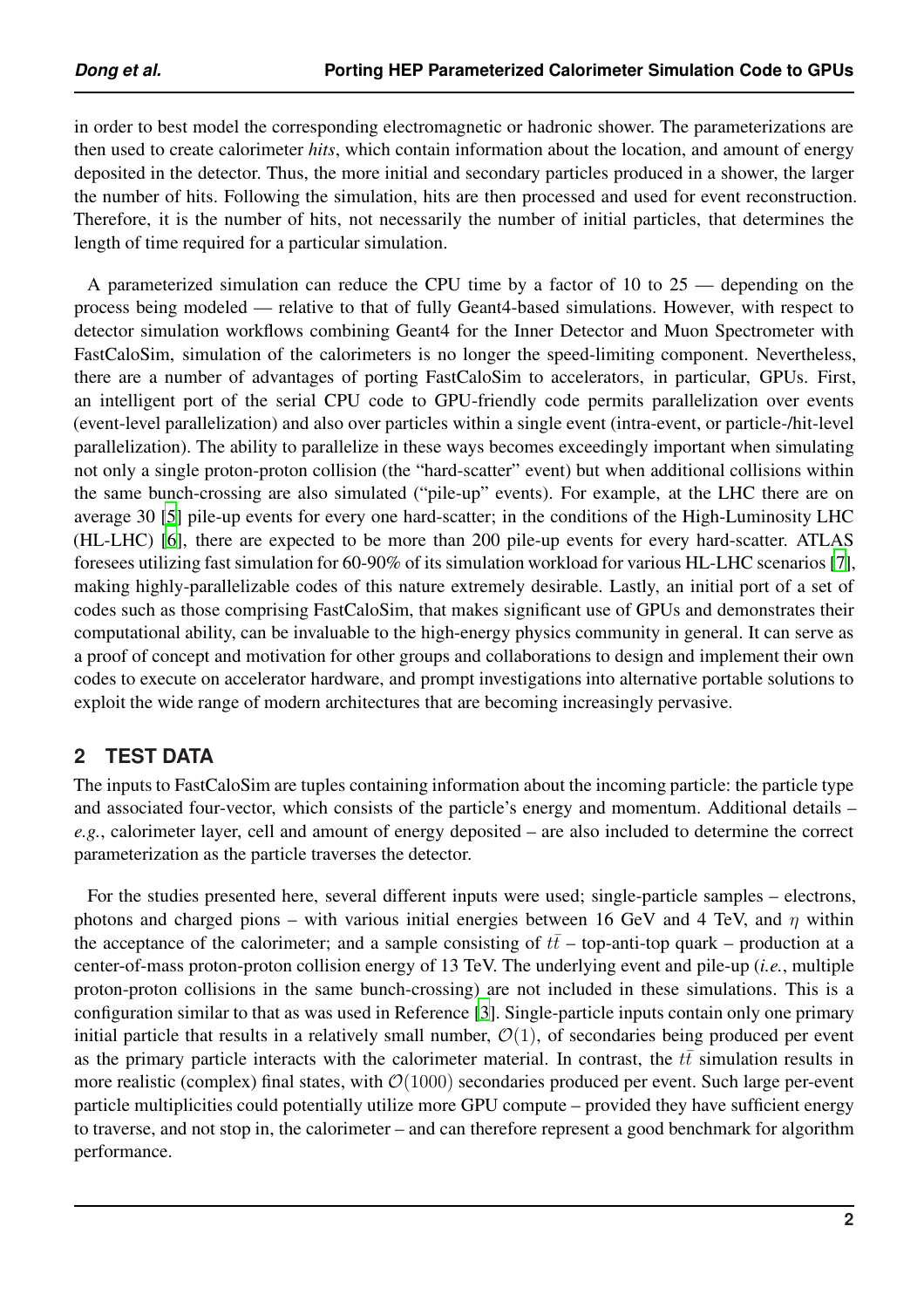# **3 PERFORMANCE PROFILING OF THE UNALTERED FASTCALOSIM**

In the ATLAS production runs, FastCaloSim is part of the Athena software framework [\[4\]](#page-13-3). In order to make it easy to experiment with the GPU porting, we used the standalone version of FastCaloSim to reduce the number of dependencies that are typically needed in the Athena framework. The version of the standalone FastCaloSim package we used consists of roughly 40,000 lines of C/C++ code.

In order to determine where the computational hotspots are located in FastCaloSim, we ran performance profiling using the test data described in Sec. [2](#page-1-0) for electrons with an energy of 65.536 GeV and  $\eta_{\text{min}} = 0.2$ . The test was run using a single core on Intel Xeon CPU E5-2695 v4 at 2.10 GHz. We generated call tree information using valgrind --tool=callgrind, and visualized the results with KCachegrind. We found that more than 40% of time was spent reading and unpacking the input ROOT data files, while the actual simulations consumed about 57% of the total execution time. The focus of this work and subsequent discussions is on accelerating the simulation part, which is amenable to parallelization and is contained in about  $\mathcal{O}(1000)$  lines of code. The I/O overhead will limit the overall speedup we can achieve on the GPUs, which will also be discussed.

# **4 CUDA IMPLEMENTATION**

For porting to the GPU we focused on the function which, other than data unpacking, consumed the majority of the execution time: TFCSLateralShapeParametrizationHitChain:: Simulate hit() (see Listing [1\)](#page-2-0). This function performs the hit simulation in a calorimeter layer for a passing particle. In this function there is a loop over the number of hits which can range from 1 to 15,000 depending on particle type, energy, angle and calorimeter layer. For the input sample file of electrons with  $E = 65.536$ GeV and  $\eta_{\text{min}} = 0.2$ , the number of hits typically range from 4000–6500. Each hit loop entry will decide into which calorimeter cell unit this simulated hit will deposit energy. The calculation is based on particle position, energy, angle and a random parametrization. The hit simulation loop is only offloaded to the GPU when the number of hits is over 500 for a particular layer. Each GPU thread will simulate one hit. If the number of hits is less than 500, or it is in a forward detector layer (layers 21-24) [\[8](#page-13-7)], the calculation is left on the host. This is to ensure that the GPU can offer computational speedup compared to the CPU, which can only be achieved if there are a large enough number of hits (GPU threads) to keep the GPU busy.

#### <span id="page-2-0"></span>Listing 1. Hit simulation function

```
TFCSLateralShapeParametrizationHitChain:: simulate (
                                 TFCS Simulation State & simulstate
                                 const TFCSTruthState* truth,
                                 const TFCSExtrapolationState * extrapol ) {
    int \; nht = get_number_of_hits(\; simulstate, truth, extrapol);\;float Ehit = simulstate. E(calosample()) / nhit;
    for \int int i = 0; i < nhit; ++ i ) \int // hit simulation loop
      TFCSLateralShapeParametrizationHitBase:: Hit hit;
      hit .E() = Ehit;
      for ( TFCSLateralShapeParametrizationHitBase* hitsim : m_chain ) {
         hitsim ->simulate_hit ( hit, simulstate, truth, extrapol );
      }
    }
```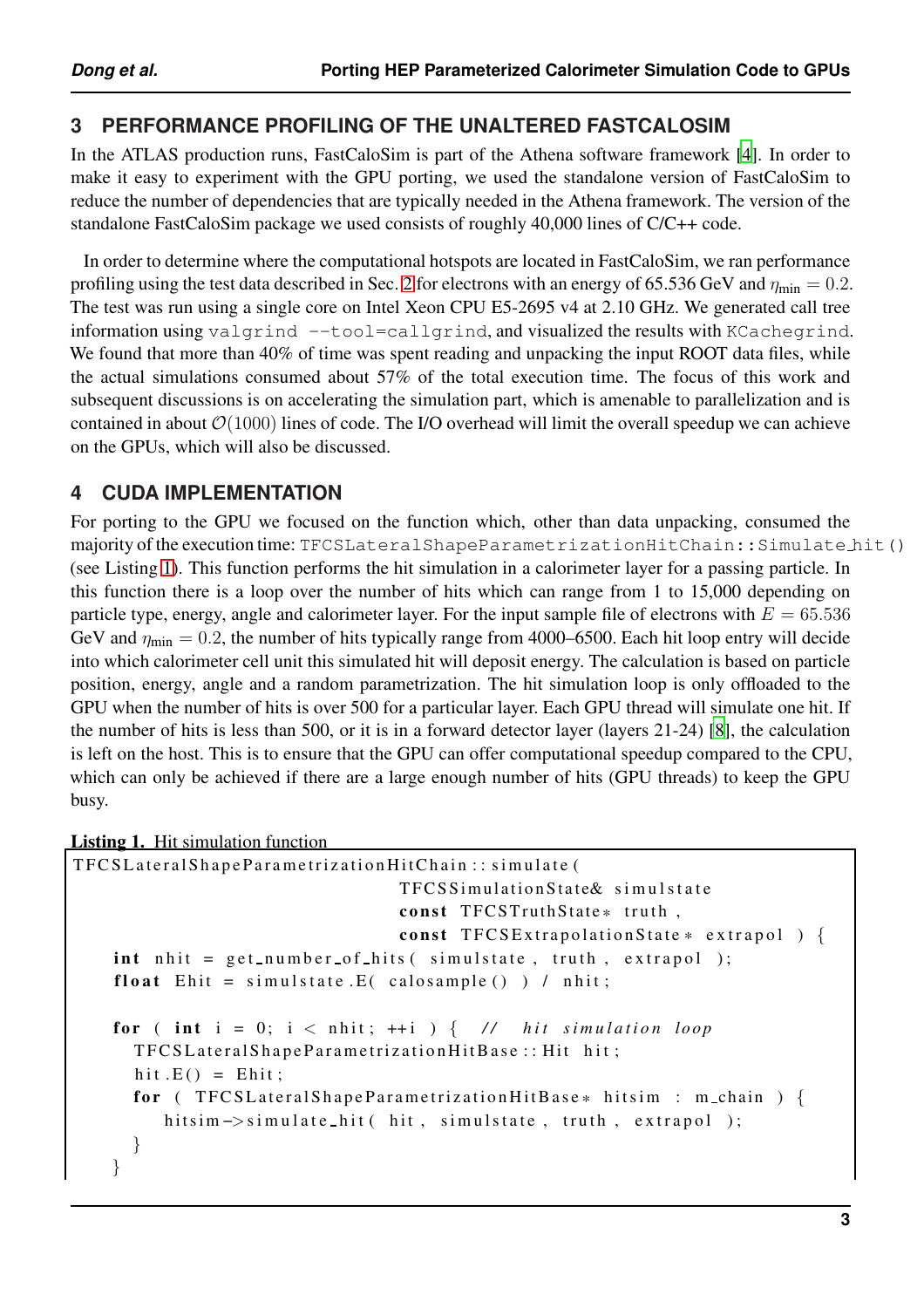}

The hit simulation calculation requires detector geometry data and parametrization tables. To offload the calculation, this data first needs to be loaded onto the GPU.

For the data used, the detector geometry included 187,652 calorimeter elements and 24 layers or samples, located in 78 regions. However, on the host side, the detector geometry data structures make heavy use of the C++ Standard Template Library (STL) and pointers. For example, the host region data structures include std::vector<std::vector<CaloDetDescrElements \*>>. These kinds of data structures are not supported by CUDA - in general, STL data structures will automatically reallocate memory as their size changes, a feature not supported on GPUs due to their very limited memory resources. Furthermore, copying many small chunks of non-contiguous data generated with new() from CPU to GPU is very inefficient. We thus flattened the data, using arrays instead of pointers, and moved scattered data together before copying them to the GPU. After being copied to the GPU, all calorimeter detector element data as well as all region data were kept together as array of  $structs$ . The total size of the geometry data was about 20MB.

Similarly, the parametrization tables, which are held in an std::vector, were transformed into a simple array before being copied to the GPU. Since the complete parametrization data is very large, only the needed tables were loaded onto the GPU during simulation. Furthermore, the same table is only loaded once, so if subsequent events require the same tables, they will not be loaded again. The total size of tables loaded to GPU depends on the type of simulations. Single particle simulations have a small footprint, while the data size for multi-particle simulations can be big. In our benchmark study for electrons with  $E = 65.536$  GeV, a simulation for 10,000 events only needs 1.2MB of table data loaded to the GPU, while in the  $t\bar{t}$  simulation with center-of-mass energy of 13 TeV, 500 multi-particle events need to have 1.1GB of tables loaded.

Hit simulation requires a large amount of random numbers. Each hit needs 3 random numbers. The cuRand library function was used to generate random numbers on the GPU. However this will only produce statistically equivalent and not binary identical result when compared to CPU only calculations. For code and physics validation, random numbers were also generated on the host, and copied to the GPU for calculations. This technique was only used for validation, and not for performance benchmarks, as it is much slower.

Other than the random number generator, there are 3 CUDA kernels in the code. The first, clean, resets the workspace. The number of threads is the same as the total number of detector cells. The second or main kernel, sim a, does the hit simulation, which calculates which cell gets the hit, and deposits energy into it. Each thread simulates one hit. Atomic operations were chosen to accumulate the energy deposits, as the number of hits is relatively small. A block reduction method was also tried, but did not demonstrate any performance gain, and introduced more kernels. The last kernel,  $\sin$ -ct, counts the hit cells and gathers the result for more efficient data transfer back to the host. The total number of threads is again the same as the total number of detector cells. The kernels are launched each time the code enters the hit simulation loop, *i.e.*, for each calorimeter sample layer a particle is passing through. After the third kernel executes, the results, an array of struct  $\{\text{long long conditions, }\text{float E}\}$  are copied back to host. For all 3 kernels, we used block size 256, *i.e.*, 256 threads per block, in our benchmark. Since the algorithmic processing is sequential in nature, the kernels are launched synchronously. Using asynchronous kernel launches and pre-loading data for the next event would have required large scale reconfiguration of the code, and was beyond the scope of this study.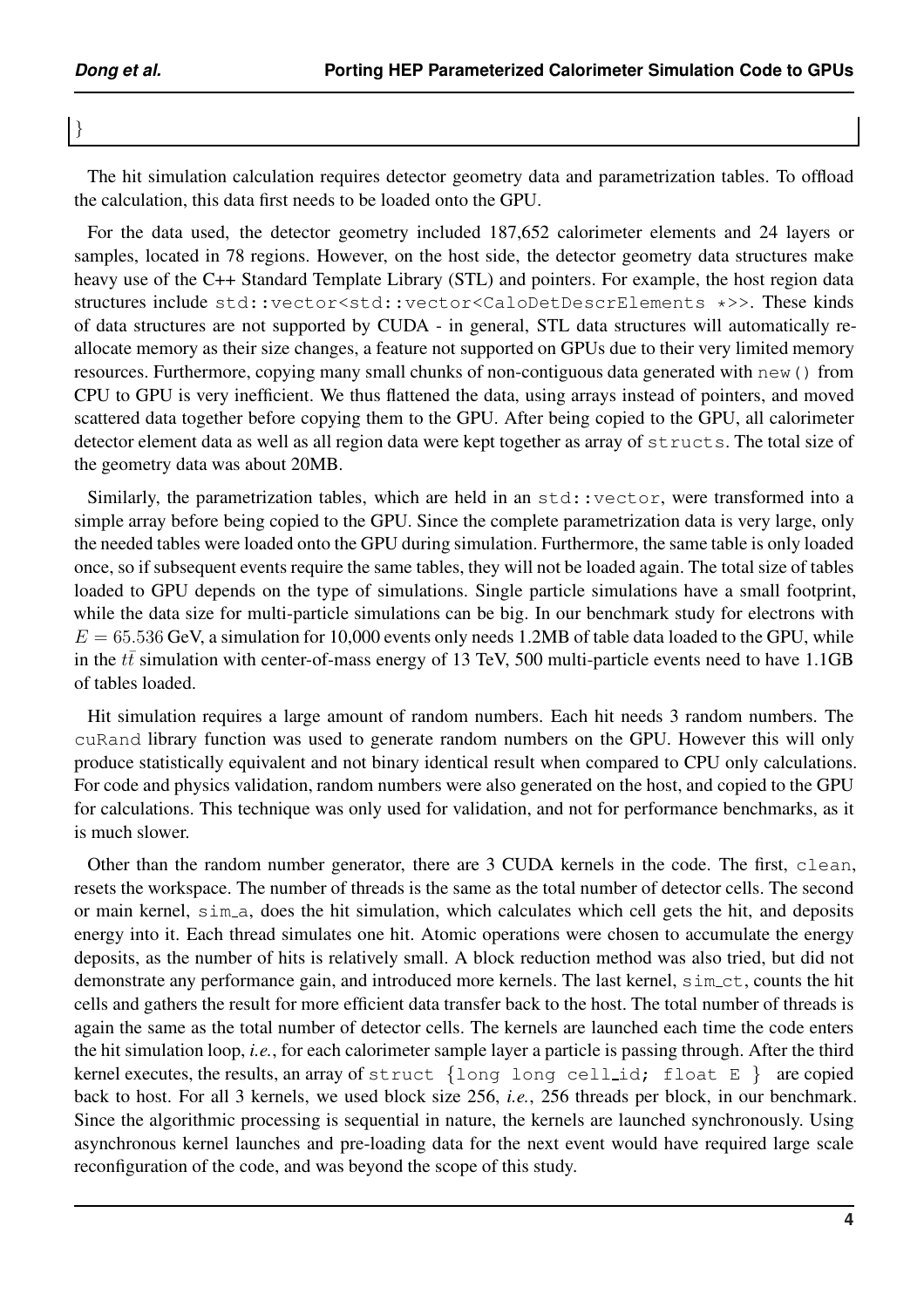To avoid many small kernel launches that would be required if the random numbers were generated on demand, GPU memory was pre-allocated, and a large number of random numbers were generated before hand, so that they would not need to be generated in every hit simulation loop. Regeneration of random numbers is only triggered when they are all consumed. In our benchmark test, we generate 200,000 random numbers each time. The infrequent generation of these random numbers places a very small burden on the GPU, and does not significantly affect performance.

We noticed that for some combinations of (particle type, energy,  $\eta$ ), the numbers of hits were very small. Since we only offloaded the simulation to the GPU when there were a minimum of 500 hits, most of the calculation could still be done on the host. To solve this problem, we explored the method of grouping hit simulations. We combined different layers, particles, events together so that each GPU simulation kernel launch can process more hits, with tasks of multiple entries to the simulation function as shown in Listing [1.](#page-2-0) In order to combine these tasks, every time the hit simulation part is executed, instead of directly doing the calculations on either the GPU or the CPU, we only collect the parameters needed for simulation, such as particle type, position, layer, number of hits, energy etc. The simulation calculation is delayed until enough hits have been accumulated. This information is then loaded onto the GPU and the simulation kernel is launched with more threads. Each thread can discover its own parameters needed for the hit it simulates and perform proper simulation. Our preliminary results in Sec. [5](#page-4-0) show that this technique can lead to positive gains.

## <span id="page-4-0"></span>**5 PERFORMANCE BENCHMARKS**

To perform the benchmarks, we used the GPU nodes on the Brookhaven National Lab Institutional Cluster (BNL-IC) and the NERSC Cori GPU cluster. The BNL-IC node has 2 Intel® Xeon® CPU E5-2695 processors, each with 18 cores. It also has 2 NVIDIA P100 GPUs. Only one GPU was used when running a single instance of the code. Two GPUs were used only when we tested multiple instances of the program running with nvidia-cuda-mps-server.

Cori GPU nodes have two Intel® Xeon® Gold 6148 CPU and 8 NVIDIA V100 GPUs. Our benchmark job used only one CPU core and one GPU.

The program starts by reading parametrization data files, unpacking them, and setting up the simulation chains. It then goes through an event loop to perform simulation for each event. The accumulated results are saved after event loop is completed. Other than the event loop, the majority of the time was spent on unpacking data which doesn't change much with different input sample files.

Our benchmarks collect time spent in the event loop and for the complete run by wrapping the code sections with calls to std:: chrono:: system\_clock::now().

Table [1](#page-5-0) shows the result from running on the BNL-IC, comparing the original CPU code and GPU accelerated code run time for a few different particles and pseudorapidities with an energy of less than or equal to  $E = 65.536$  GeV. Multi-particle ( $t\bar{t}$ ) input data has 500 events while all others have 10,000 events. For multi-particle data which simulate  $t\bar{t}$  events with center-of-mass energy of 13 TeV, each event has about 600-800 particles with different energies and angles. All timings were obtained by running on the same node. Numbers were averaged over ten repeated runs. Note that some of the runs had anomalously long run times, which are included in the averages. The fluctuations of the run times are reflected in the standard deviations shown in the parentheses. The longer run times can be attributed to I/O, which is needed in the event loop to read in some input files from the disk, and may be more susceptible to other activities in the system. Some examples of the I/O time variations are shown in the Appendix.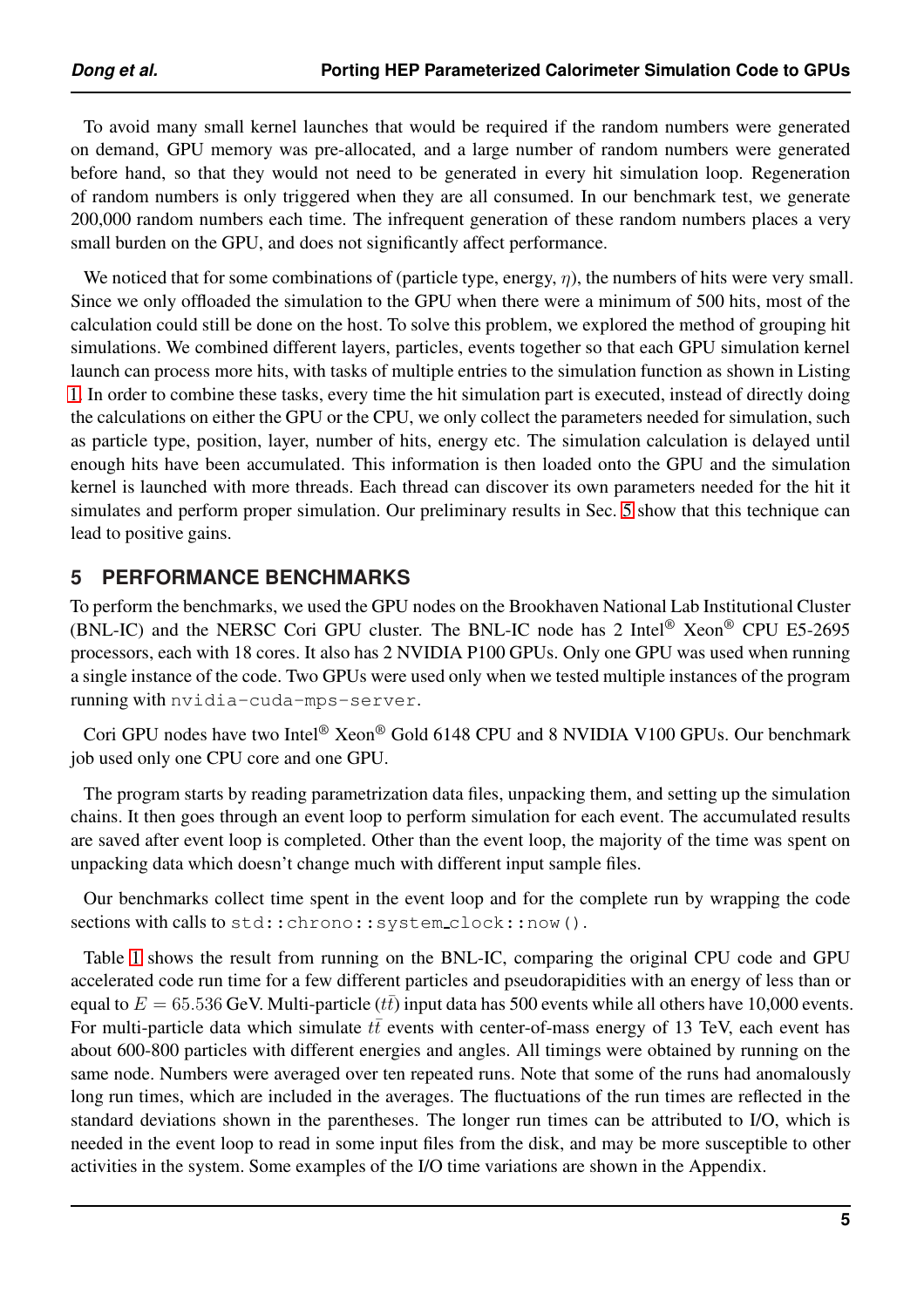<span id="page-5-0"></span>

|          | E      |               | Total Time [Seconds] |            | Speed Up |            |          | Event Loop time [Seconds] | Speed Up   |         |            |         |
|----------|--------|---------------|----------------------|------------|----------|------------|----------|---------------------------|------------|---------|------------|---------|
| Particle | [GeV]  | $\eta_{\min}$ | <b>CPU</b>           | <b>GPU</b> | $GPU_a$  | <b>GPU</b> | $GPU_q$  | <b>CPU</b>                | <b>GPU</b> | $GPU_g$ | <b>GPU</b> | $GPU_a$ |
| Electron | 65.536 | 0.0           | 34.6(2)              | 19.26(7)   | 17.5(2)  | 1.80(1)    | 1.97(2)  | 18.30(9)                  | 2.71(4)    | 0.90(1) | 6.8(1)     | 20.3(3) |
| Electron | 65.536 | 0.2           | 35.0(2)              | 18.98(9)   | 17.6(1)  | 1.84(1)    | 1.99(2)  | 18.7(1)                   | 2.37(5)    | 0.97(2) | 7.9(2)     | 19.2(5) |
| Electron | 65.536 | 2.2           | 36.1(2)              | 19.1(1)    | 17.8(1)  | 1.89(1)    | 2.02(1)  | 19.7(1)                   | 2.56(3)    | 1.19(2) | 7.7(1)     | 16.6(3) |
| Electron | 65.536 | 3.4           | 18.0(1)              | 18.2(1)    | 18.1(1)  | 0.985(8)   | 0.990(9) | 1.60(4)                   | 1.64(3)    | 1.54(2) | 0.97(3)    | 1.04(3) |
| Photon   | 32.768 | 0.2           | 26.2(4)              | 18.6(2)    | 18(3)    | 1.41(3)    | 1.4(2)   | 9.7(3)                    | 2.1(2)     | 0.8(2)  | 4.7(6)     | 12(3)   |
| Photon   | 65.536 | 0.2           | 34.9(3)              | 18.9(2)    | 17.8(9)  | 1.85(2)    | 2.0(1)   | 18.6(3)                   | 2.3(2)     | 1.0(2)  | 8.0(7)     | 19(4)   |
| Pion     | 16.384 | 0.2           | 19.02(7)             | 18.4(1)    | 17.5(1)  | 1.033(9)   | 1.089(7) | 2.67(2)                   | 1.762(9)   | 0.89(2) | 1.52(1)    | 2.99(6) |
| Pion     | 32.768 | 0.2           | 21.1(2)              | 18.83(9)   | 17.7(1)  | 1.12(1)    | 1.19(1)  | 4.57(5)                   | 2.17(3)    | 1.08(2) | 2.10(4)    | 4.25(9) |
| Pion     | 65.536 | 0.2           | 24.1(1)              | 19.3(1)    | 17.9(1)  | 1.25(1)    | 1.35(1)  | 7.68(6)                   | 2.70(5)    | 1.30(2) | 2.85(6)    | 5.91(9) |
| M.P.     |        |               | 53(1)                | 46(1)      | 36.2(9)  | 1.14(4)    | 1.46(4)  | 35.9(9)                   | 29(1)      | 19.1(8) | 1.22(6)    | 1.88(9) |

Table 1. Execution time for the complete job and for only the event loop part of the job, for various input files. M.P. stands for multi-particle. GPU<sub>g</sub> is for GPU group simulation code. Numbers in the parentheses are the significant digits of the standard deviations. For example,  $34.6(2)$  means  $34.6 \pm 0.2$ , while  $53(1)$  is equivalent to  $53 \pm 1$ .

In Table [1,](#page-5-0) the CPU code event loop time roughly reflects the total number of hits. It is important to note that the ATLAS forward calorimeters, with acceptance  $3.1 < |\eta| < 4.9$ , are not considered in this version of FastCaloSim. As a result, the electron sample with  $\eta_{\text{min}} = 3.4$  shows comparable event loop times for CPU and  $GPU_{(g)}$ . We can see that for the data file with more hits, such as electrons and photons with higher energy and smaller  $\eta$ , both GPU and group simulation, GPU<sub>q</sub>, can reduce total run time by 40-50% compared to CPU code. For the event loop part of the run, GPU code can run faster than CPU code by a factor of 6–8 while group simulation can improve this by another factor of 2–3. For input data with fewer hits, such as Pions, the gain is less. For the multi-particle data we found that in the simulation, half of the layers only received 1 hit and many layers have small numbers of hits, with the average hit count to be about 50. This is due to many low energy particles in each event, resulting in a low GPU simulation rate. Furthermore, a lot more parametrization data need to be loaded onto the GPU due to the variety of particles, energies and angles. Hence in this case the speedup on event loop is only a factor of 1.2 for GPU code and 1.9 for  $GPU_q$  code.

<span id="page-5-1"></span>Table [2](#page-5-1) shows the results of running on the NERSC Cori GPU node which are consistent with the BNL-IC results. Note that Cori has slightly faster CPUs and GPUs.

|          |        |               |            | Total Time [Seconds] |         | Event Loop time [Seconds] |            |         |  |  |
|----------|--------|---------------|------------|----------------------|---------|---------------------------|------------|---------|--|--|
| particle | [GeV]  | $\eta_{\min}$ | <b>CPU</b> | <b>GPU</b>           | $GPU_a$ | CPU                       | <b>GPU</b> | $GPU_a$ |  |  |
| Electron | 65.536 | 0.2           | 34.1(4)    | 18.17(3)             | 16.9(5) | 18.0(2)                   | 2.02(2)    | 0.88(2) |  |  |
| M.P.     |        |               |            |                      | 34.7(9) | 35(2)                     |            |         |  |  |

Table 2. Execution time of complete run and event loop on Cori GPU node. M.P. stands for multi-particle.

Simulations with higher energies at  $2^{20}$ ,  $2^{21}$  and  $2^{22}$  MeV (or roughly 1 TeV, 2 TeV and 4 TeV) for fewer particles were also benchmarked on the BNL-IC. Results are shown in Table [3.](#page-6-0) Similar to previous benchmarks shown in Table [1,](#page-5-0) some of these runs had large I/O time in the event loop, which are reflected in the standard deviations shown in the parentheses. The variations of the I/O time are shown in the Appendix for some representative runs. Comparing Table [1](#page-5-0) and Table [3,](#page-6-0) we can clearly see that the GPU code speed-up for high-energy simulations is much better than for the lower energy ones. On average,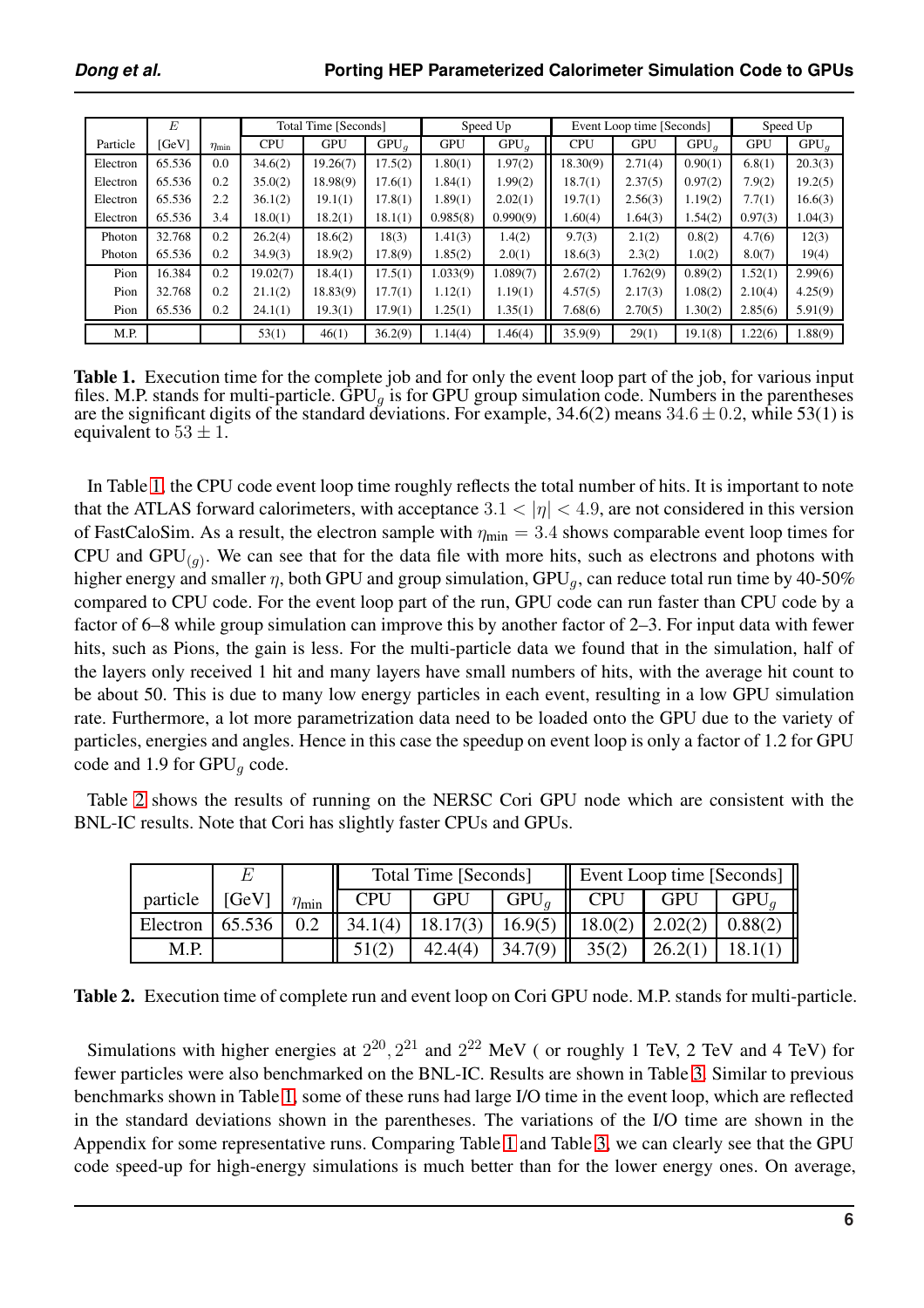speed-ups of up to a factor of 60 can be achieved for the event loop, and 4.6 for the total run. It should be noted that group simulation code does not gain as much over normal GPU code for electrons and photons compared to lower energy simulations. In the case of higher energy particle simulations, such as with the 4 TeV electrons, performance of the group simulation can be worse than the regular one, due to the fact that each layer already has many simulated hits which make normal GPU code calculation already efficient, while the group simulation code needs to perform extra steps collecting simulation parameters.

<span id="page-6-0"></span>

|          | E   | $#$ of | Total Time [Seconds] |            |         |            | Speed Up |          | Event Loop time [Seconds] | Speed Up |            |         |
|----------|-----|--------|----------------------|------------|---------|------------|----------|----------|---------------------------|----------|------------|---------|
| Particle | TeV | Events | <b>CPU</b>           | <b>GPU</b> | $GPU_a$ | <b>GPU</b> | $GPU_a$  | CPU      | <b>GPU</b>                | $GPU_q$  | <b>GPU</b> | $GPU_q$ |
| Electron |     | 3000   | 81.4(4)              | 18.02(5)   | 17.6(2) | 4.51(2)    | 4.62(4)  | 65.1(3)  | 1.58(2)                   | 1.1(1)   | 41.2(6)    | 59(6)   |
| Electron | 2   | 1000   | 51.0(8)              | 17.12(6)   | 17.1(2) | 2.98(5)    | 2.98(6)  | 34.6(3)  | 0.699(7)                  | 0.6(1)   | 49.5(7)    | 55(12)  |
| Electron | 4   | 900    | 60.5(4)              | 17.18(7)   | 17.3(6) | 3.52(3)    | 3.5(1)   | 44.2(5)  | 0.714(5)                  | 0.8(6)   | 62.0(8)    | 53(37)  |
| Photon   |     | 3000   | 81(1)                | 18.2(3)    | 17.5(4) | 4.4(1)     | 4.6(1)   | 63.8(4)  | 1.6(2)                    | 1.1(3)   | 40(6)      | 60(18)  |
| Photon   | 2   | 1000   | 50.4(4)              | 17.3(2)    | 17.1(4) | 2.92(3)    | 2.94(8)  | 34.1(4)  | 0.8(2)                    | 0.6(4)   | 44(9)      | 56(33)  |
| Photon   | 4   | 1000   | 64.5(4)              | 17.4(4)    | 17.3(3) | 3.71(8)    | 3.72(7)  | 48.2(4)  | 0.9(3)                    | 0.8(3)   | 53(17)     | 57(21)  |
| Pion     |     | 3000   | 37(1)                | 18.47(7)   | 17.5(1) | 2.03(8)    | 2.13(8)  | 21.2(13) | 1.99(6)                   | 0.08(5)  | 10.6(7)    | 20(2)   |
| Pion     | 4   | 1000   | 30.8(2)              | 17.2(2)    | 16.9(2) | .80(2)     | 1.83(2)  | 14.5(2)  | 0.7(2)                    | 0.4(1)   | 22(5)      | 39(10)  |

Table 3. Execution time of complete run, event loop and speed up over CPU only code for high energy input files. All simulations are with  $\eta_{\text{min}} = 0.2$ . Speed up is over CPU code. Numbers in the parentheses are the significant digits of the standard deviations. For example, 81.4(4) means  $81.4 \pm 0.4$ , while  $81(1)$ represents  $81 \pm 1$ .

In all cases above, a single instance of the job will only use a small portion of the available GPU resources. Current high energy physics production calculations are performed in the High Throughput Computing (HTC) environments where many jobs are run on each multi-core node at the same time, usually with one thread or one process per core. To emulate this environment, we started multiple concurrent instances of the same job, and shared the GPUs on the node between them by means of nvidia-cuda-mps-server [\[9](#page-13-8)].

Figure [1](#page-7-0) shows the result of running the benchmark on the same BNL-IC node, launching 2-32 processes of the program with CPU, GPU and group simulation codes. The input sample data consisted of singleelectrons with  $E = 65.536$  GeV,  $\eta_{\text{min}} = 0.2$  and 10,000 events. Since nvidia-cuda-mps-server for the NVIDIA P100 GPUs only supports a maximum 16 processes, we used 2 GPUs for a maximum of 32 processes for our benchmark. We can see that the CPU code slows down and the curve flattens as the number of concurrent jobs increases. This is due to core clock speed throttling from turbo boost when more cores are busy. The event loop time for per-event based simulation GPU code increased by a factor of more than 2 when the number of processes increased to 32, while the performance of grouped simulation codes is not significantly degraded as the number of concurrent jobs increase. While both codes have same amount of calculations, the per-event GPU code has significantly more small kernel launches and small data copy API calls than the grouped simulation. For many of them, the kernel launch latency overheads are greater than the actual kernel run times and data transfer times. The shift of the per-event GPU code (green triangles) indicates that the cuda-mps overhead is fairly significant compared to the GPU run time, while such overhead is negligible in the other cases where run times are significantly longer. The fact that we can run multiple concurrent processes without increasing much the execution time demonstrates that the computing units of GPUs are not fully utilized by any single job instance, even when shared among many jobs. However the overheads of the large number of small kernel launches and small data transfers start to saturate the cuda-mps managed GPUs when the number of processes reaches around 20 for the per-event based simulation. For that simulation we pinned the nvidia-cuda-mps-server processes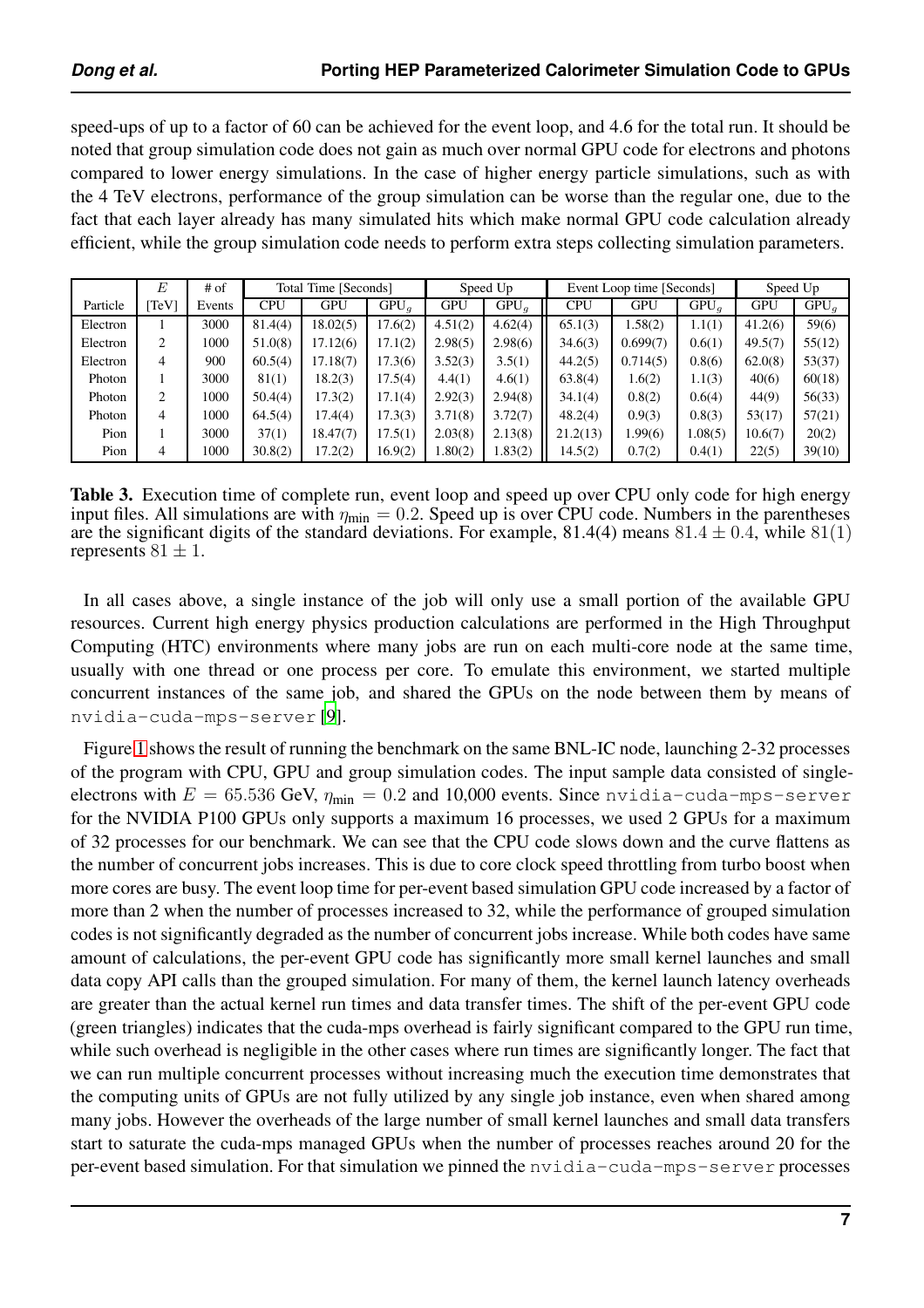<span id="page-7-0"></span>as well as the simulation processes to the non-uniform memory access domains corresponding to the GPU devices that they are associated with.



Figure 1. Normalized timing of multiple concurrent jobs running on the same node sharing GPUs with nvidia-cuda-mps-server

## **6 VALIDATION OF THE CUDA IMPLEMENTATION**

Since GPU ported code uses the cuRAND random number generator, which creates a different random number set from the CPU simulation, we do not expect that the simulation results should be exactly comparable between the CPU and GPU. We should, however, be able to produce statistically consistent results, which we have checked and confirmed. In order to further validate the GPU code, we used the option of copying the same set of CPU generated random numbers to the GPU, performing the simulation on the GPU, and comparing the results with the simulation performed solely on the CPU.

We compared the results of around 62 million hits in the Electron 65.536 GeV run, and found that in the GPU simulation, there were two hits whose calculations ended up in different calorimeter cells compared to the CPU calculation. Further investigation showed that this was due to floating point rounding error differences between CPU and GPU. The two mismatches can be eliminated by using double precision (double) variables for certain calculations instead of single precision float. We can thus conclude that the GPU ported code is correctly performing the same calculations as the original CPU code.

# **7 PORTABLE IMPLEMENTATION WITH KOKKOS**

Kokkos [\[10\]](#page-13-9) is a C++ library, developed at Sandia National Laboratory, with a rich history and a strong user base. It is a portable, performant, single source shared-memory programming model that abstracts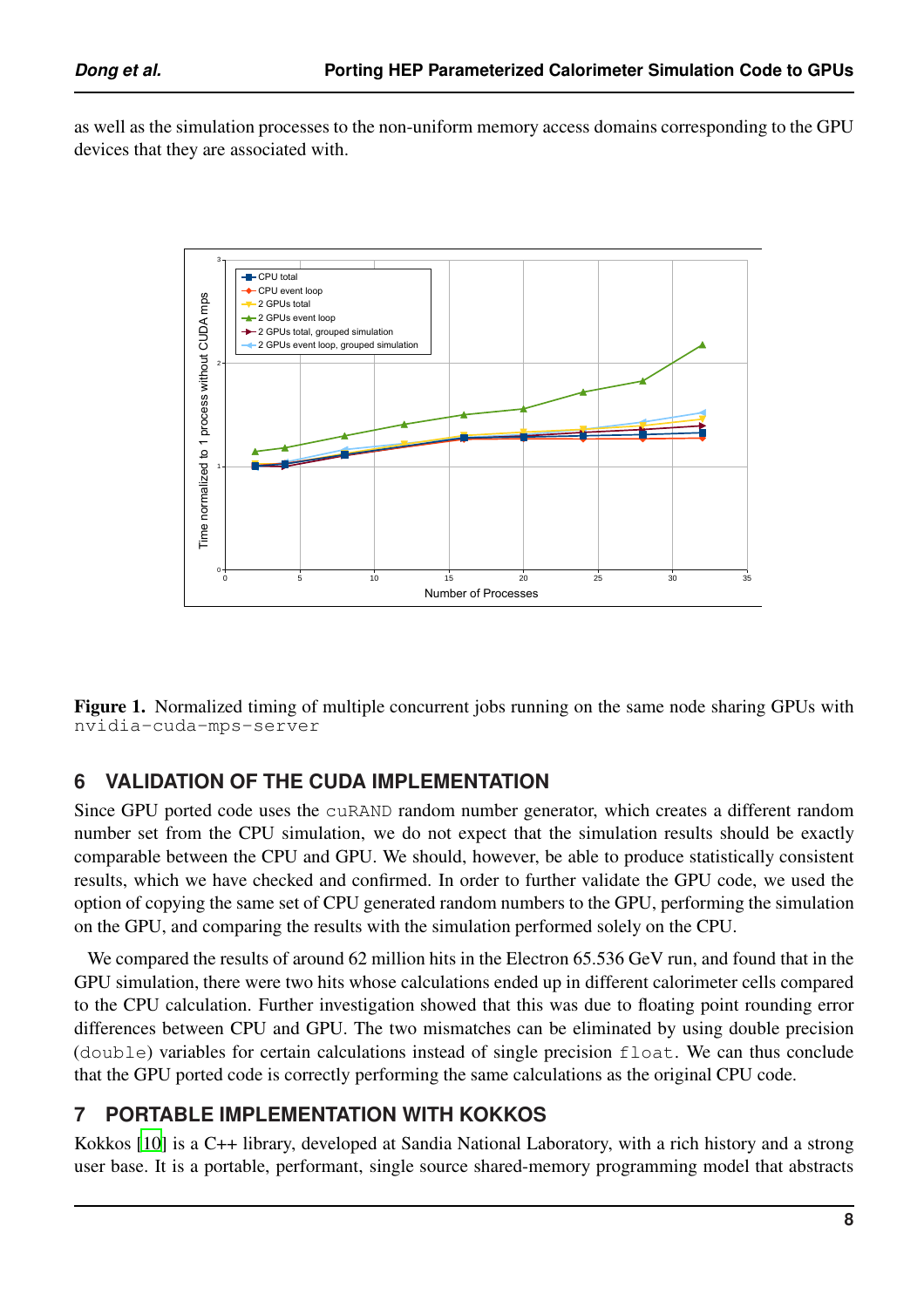away the hardware, allowing developers to write algorithms once and run on any supported backend architectures. Currently supported backends are serial processing on a traditional CPU, parallel processing on multi and many-core CPUs via pThreads and OpenMP, and NVIDIA and AMD GPUs via CUDA and HIP. An Intel GPU backend is currently under development as well. A common API that hides the architecture-specific implementation details greatly reduces the intimate device knowledge that would otherwise be needed by developers. At compile time, Kokkos permits the selection of one host serial backend (*e.g.*, Intel Haswell architecture), one host parallel backend (*e.g.*, OpenMP), and one device parallel backend (*e.g.*, NVIDIA V100). If different hardware backends are desired, both the user code and Kokkos runtime library must be recompiled.

Kokkos has a number of different parallel abstractions available, such as parallel for, parallel reduce, and parallel scan. It also provides utilities such as random number generators, and supports atomic operations. Data access is accomplished via multi-dimensional structures that are templated in the type of the data called Kokkos::Views. The sizes of the structures can be specified at either run or compile time. Kokkos' usage of C++ language features in kernels are only limited by the compilers necessitated by the selected backends  $-e.g.,$  if the CUDA backend is chosen for NVIDIA hardware – and the available version of the nvcc compiler is 10.2, then  $C+14$  is the latest standard that can be used in a kernel.

#### **7.1 Build Infrastructure**

FastCaloSim uses CMake as its build tool. Modifying the CMake configuration files to pickup the Kokkos installation was relatively simple, as Kokkos provides the infrastructure support for CMake, with find package (Kokkos). Configuring Kokkos was more complicated. There are three build parameters of Kokkos that must be selected when installing the library, which can affect how the FastCaloSim code is organized:

- The hardware backends (host serial, host parallel, device parallel)
- The use of shared libraries
- The use of relocatable device code

For testing purposes, the choice of the hardware backends is not problematic, as the developer knows where the code will run. It is more of an issue in a production environment where binaries might be distributed to a broad range of hardware architectures, requiring multiple different configurations to be built. The choice of using shared vs static libraries is usually dependent on what already exists in the code base that will be using Kokkos. In this case, FastCaloSim uses shared libraries, and modifying it to use static libraries would have made re-integration to the original code base much more challenging, so we decided to stay with shared libraries. Unfortunately, enabling shared libraries and relocatable device code are mutually exclusive in the Kokkos build. Disabling relocatable device code has significant implications for the structure of the kernel sources - all symbols in a kernel must be visible and resolvable within a single compilation unit.

In order to keep all source files as synchronized as possible, we chose to keep the serial, CUDA and Kokkos codes in the same git branch, selecting which feature to build at CMake configuration time via command line switches, such as  $\neg$ DENABLE\_GPU=on and  $\neg$ DUSE\_KOKKOS=on.

#### **7.2 Porting CUDA Kernels to Kokkos**

If the CUDA backend of Kokkos is selected as the device parallel backend, CUDA and Kokkos code can freely interoperate, with Kokkos kernels having the ability to call CUDA, and access data allocated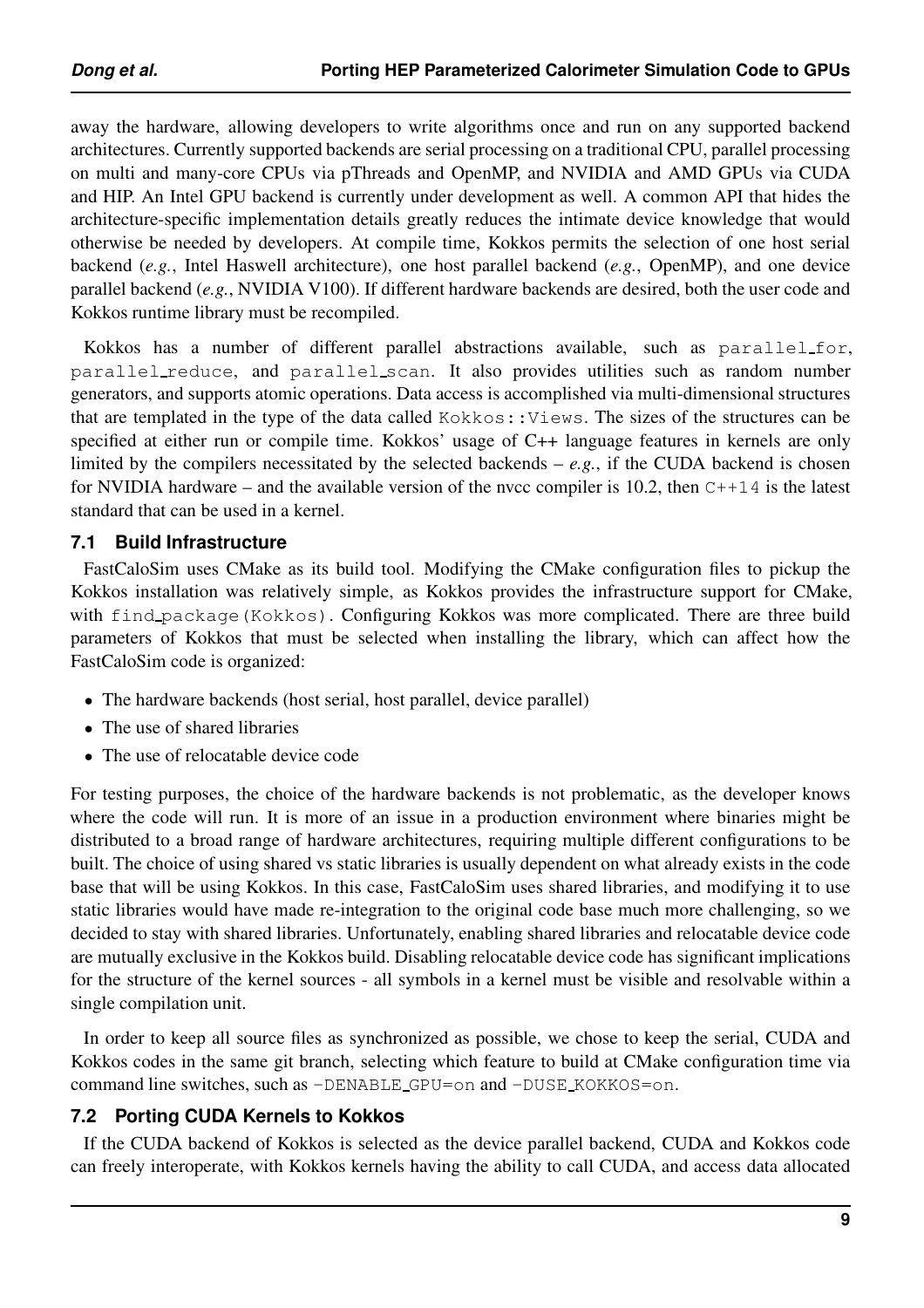via cudaMalloc. This feature allows for the incremental migration of CUDA kernels to Kokkos, simplifying testing and reproducibility. One by one, we rewrote the CUDA kernels as Kokkos lambda expressions and inlined functions, to be executed as parallel for loops, but maintaining the CUDA memory allocations, and accessing the bare device pointers in the kernels. At each step, we validated the outputs to make sure that the results were consistent with the original CUDA code.

Once all kernels had been migrated to Kokkos, we tackled the data structures. Most are simple scalars, 1D and 2D arrays. These were easy to translate to Kokkos::Views. A couple of data structures, however, are jagged 2D arrays, *i.e.*, arrays of arrays where the sizes of the inner arrays are not all the same. While it is technically possible to create Kokkos:: View< Kokkos:: View< T >>, this is not advised by the Kokkos developers, and requires a significant amount of extra boiler-plate code to create and access. Instead we chose to flatten the jagged arrays, either by adding a new array which indexed the starting locations of the inner arrays in a 1D structure when there was significant variation in the sizes of the inner arrays, or by padding to the largest size of the inner arrays, when they were close in size.

#### **7.3 Source File Organization**

Since Kokkos' use of relocatable device code was disabled, we had to structure the source files so that all symbols were visible within a single compilation unit. This was accomplished by creating a wrapper file that merely included the various individual kernel source files. Since the majority of the kernel device functions were identical for the Kokkos and CUDA implementations, in order to share as much of the code as possible, the shared code was in a single file, with CUDA and Kokkos specific features triggered via preprocessor macros (see Listing [2\)](#page-9-0).

```
Listing 2. Language functionality selection
```

```
#ifdef USE_KOKKOS
# include \langleKokkos_Core.hpp>
# include <Kokkos_Random.hpp>
# define _DEVICE_ KOKKOS_INLINE_FUNCTION
# e l s e
# define _DEVICE__ __device__
# e n d i f
\angleDEVICE \angle void HitCellMapping d (Hit& hit, Chain0 Args args) {
  long long c e l l e l e = getDDE ( a r g s . geo , a r g s . cs , h i t . e t a ( ) , h i t . p hi ( ) ) ;
#ifdef USE_KOKKOS
  Kokkos::View \leq float \gg cellE_v(args, cells_{energy}, args, n cells);
  Kokkos:: atomic_fetch_add (\&cellE_v (cellele), hit . E());
# e l s e
  atomicAdd ( &args . cells_energy [ cellele ], hit . E( ) );
# e n d i f
    . . .
}
```
Implementations that were very different between the Kokkos and CUDA versions were kept in separate files, and included by wrappers appropriately.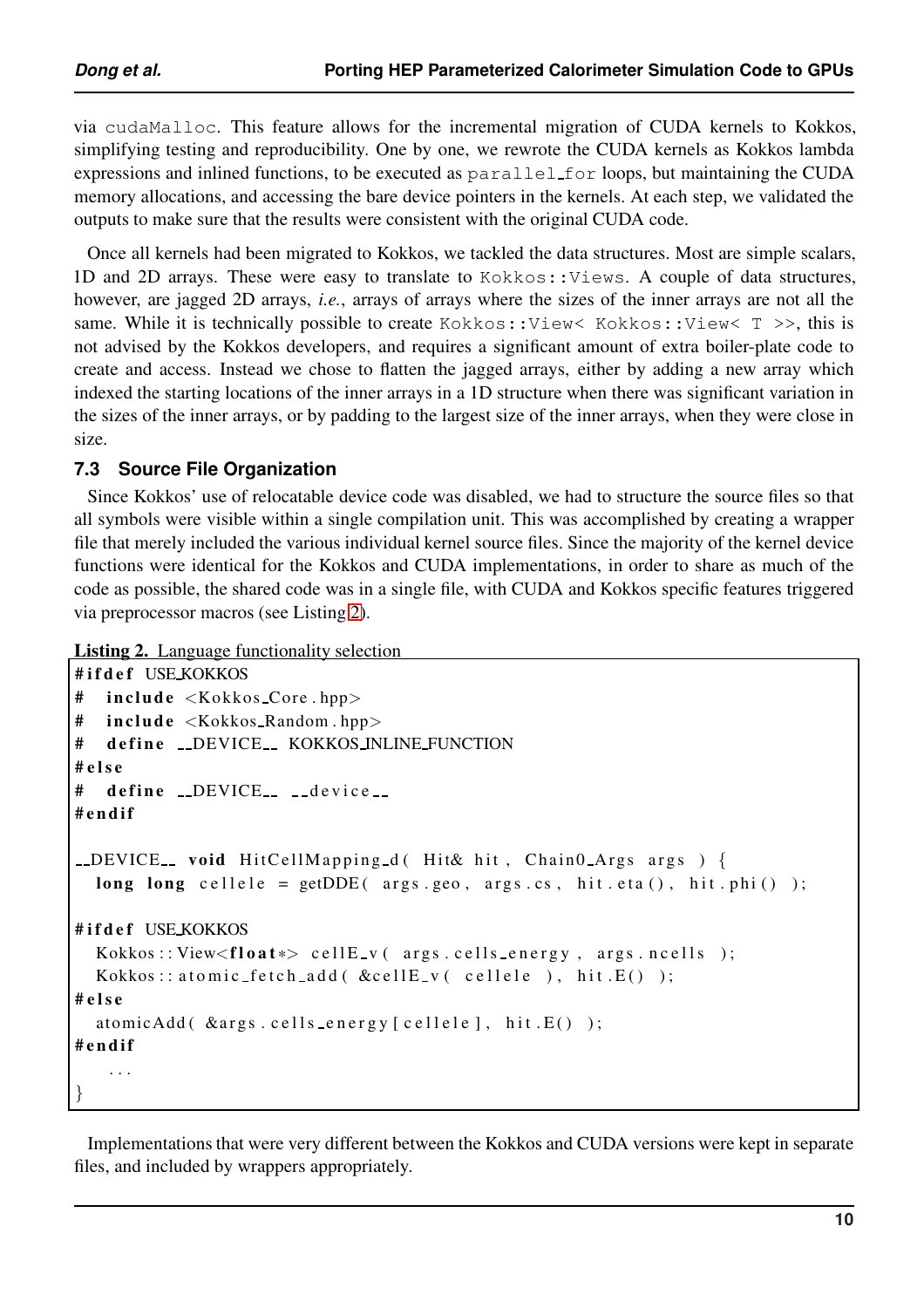Another complication is that Kokkos will compile source files differently depending on the suffix of the file name. If the suffix is .cu, the NVIDIA compiler nvcc will be used for the compilation with a specific set of command line switches that is different than if the same file had a .cpp or .cxx extension. Compilation errors will occur if Kokkos core headers are exposed to nvcc in .cu files, which required some careful organization of file names and wrappers.

#### **7.4 Random Numbers**

A large number of random numbers are required during the execution of FastCaloSim. They are used in code that is executed on the device, and are not needed on the host. Thus it would make sense to generate them on the device, to avoid large memory transfers. Both CUDA and Kokkos provide libraries to generate high quality random numbers. However, in order to verify that different implementations produce the same results, it is very useful to be able to always use the same set of random numbers. We thus provided the ability to generate random numbers either on the host, and transferred to the device as needed, or directly on the device using either the CUDA or Kokkos RNGs.

#### **7.5 Performance Studies**

Once we had fully migrated all kernels and data structures to Kokkos, we were able to test the performance of the code on multiple different parallel devices. The hardware platform was a dual Intel Xeon Gold 5220 CPU with 18 physical cores per CPU, for a total of 72 hyperthreaded cores. The host OS was Centos 7, and packages were compiled with GCC 8.2. Also installed on the server were a NVIDIA RTX 2080 Super GPU, and an AMD Vega 56 GPU. We used Kokkos version 3.1 for testing purposes, which was configured to target the CPU with Kokkos ARCH SKX, and the GPUs with Kokkos ARCH TURING75 and Kokkos ARCH VEGA900. The installed version of CUDA was 10.2.89, and of the ROCm libraries was 3.5.1. We also converted the CUDA code directly to HIP using hipify-perl. For the sake of brevity, when we refer to HIP in the subsequent sections, we mean the hcc backend of HIP that targets AMD devices, as opposed to the nvcc backend that targets NVIDIA devices.

In Table [4](#page-11-0) we show the relative execution times of various kernels with different Kokkos backends, using the CUDA implementation as a baseline, and reporting times as a factor slower than that of the CUDA implementation.

The aspects that we measured were the time it takes to re-initialize a large array of approximately 200,000 floats (clean) at the start of each event, the time to execute the main kernel ( $\sin a$ ), the time to execute the reduction kernel (sim ct), the time it takes to copy the results back from the device to the host (copy  $d\rightarrow h$ ), and finally the time for the full event loop of 10,000 events. This was done by placing synchronization barriers around the kernels, and using host based timers to measure the execution times. The best performance using the pThread and OpenMP backends were achieved using 15 threads.

We also directly measured the performance of the kernels using nyprof and rocprof, as show in Table [5.](#page-11-1)

From these measurements, we can extract several important conclusions. First, using Kokkos to initialize memory on the device does impose some significant penalties as compared to a simple CUDA operation. This is due to extra steps required to create the host views before the device memory is reset with a Kokkos:: deep copy. In general though, while we do see some overhead from using Views and some small penalties from launching Kokkos kernels, the performance of the CUDA backend of Kokkos is reasonably close to that of the pure CUDA implementation. As the kernels get smaller and simpler, *e.g.*, comparing the performance of sim\_ct to that of sim\_a, the Kokkos overhead become more noticeable.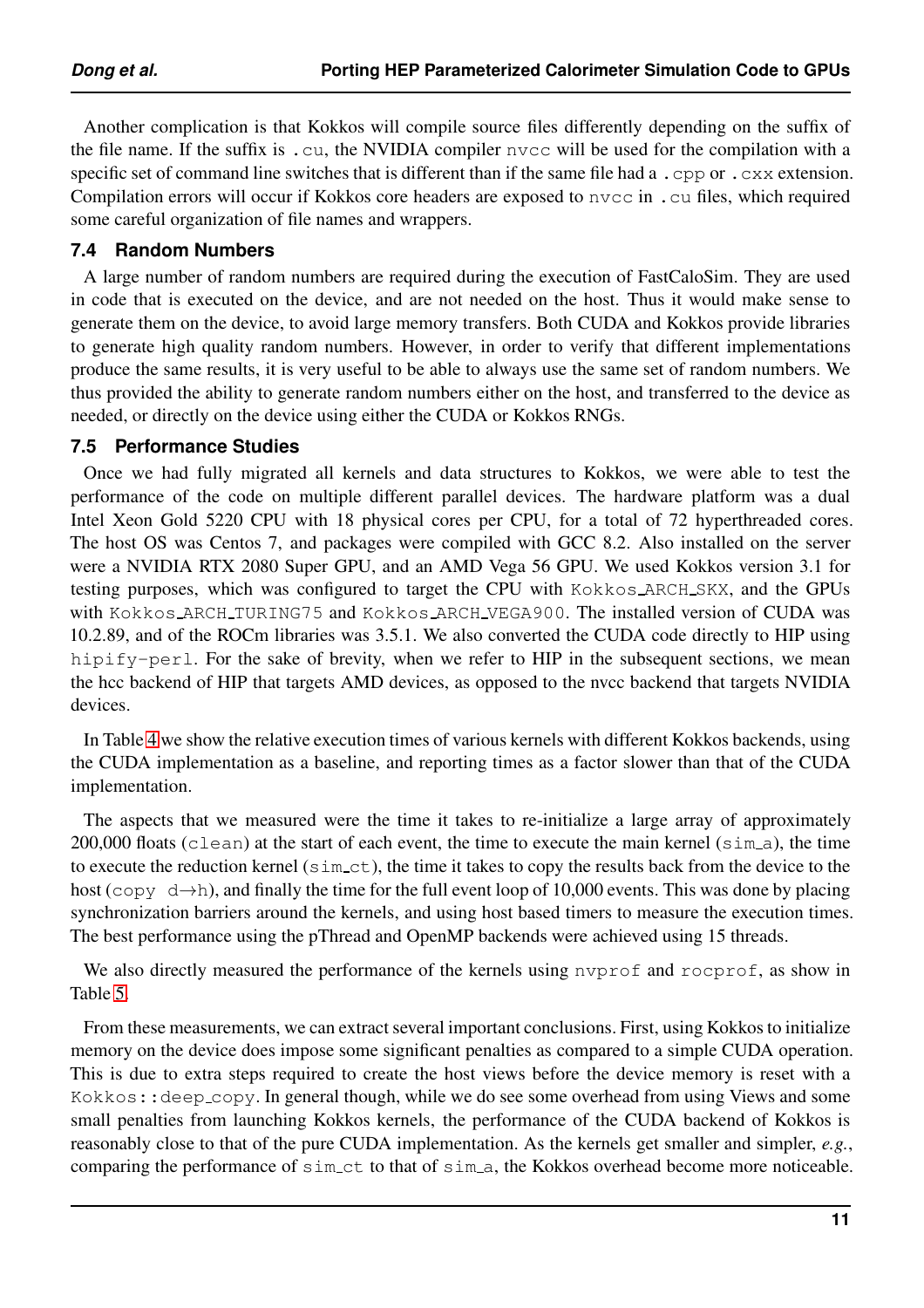<span id="page-11-0"></span>

|                            | Kokkos (relative) |                  |        |         |        |                  | <b>CUDA</b> | <b>CPU</b> |
|----------------------------|-------------------|------------------|--------|---------|--------|------------------|-------------|------------|
| kernel                     | <b>CUDA</b>       | HIP <sup>1</sup> | Serial | pThread | OpenMP | HIP <sup>2</sup> | $(\mu s)$   | $(\mu s)$  |
| clean                      | 2.83              | 20.1             | 7.67   | 1.61    | 2.26   | 5.02             | 14.0        |            |
| sim_a                      | 1.17              | 37.9             | 36.9   | 11.2    | 11.5   | 37.0             | 49.2        |            |
| sim_ct                     | 1.35              | 8.93             | 12.9   | 1.66    | 1.99   | 3.99             | 15.2        |            |
| copy $d \rightarrow h$     | 1.30              | 3.92             | 0.02   | 0.06    | 0.04   | 2.98             | 25.3        |            |
| event loop                 | 1.16              | 11.9             | 7.26   | 2.61    | 2.79   | 6.83             | 321         | 1726       |
| event loop speedup vs. CPU | 4.63              | 0.45             | 0.74   | 2.06    | 1.93   | 0.79             | 5.38        |            |

<span id="page-11-1"></span>Table 4. Relative kernel average execution times with various Kokkos backends, as a factor of the pure CUDA implementation execution time.  $HP<sup>1</sup>$  is for Kokkos with the HIP backend, whereas  $HP<sup>2</sup>$  is a direct port from CUDA to HIP. The last two columns show the absolute kernel runtimes for the original CUDA code, and for the native CPU implementation, averaged over 10,000 events. The last row shows the relative speedup of the event loop versus the native CPU implementation.

|                        | <b>Kokkos</b> |               |                 |
|------------------------|---------------|---------------|-----------------|
| kernel                 | <b>CUDA</b>   | ${\rm HIP^1}$ | HP <sup>2</sup> |
| clean                  | 1.60          | 4.07          | 2.62            |
| sim_a                  | 0.93          | 43.6          | 44.3            |
| sim_ct                 | 1.43          | 3.58          | 2.41            |
| copy $d \rightarrow h$ | 1.02          | 1.65          | 1.32            |

Table 5. Relative kernel average execution times with CUDA and HIP<sup>1</sup> Kokkos backends, and a direct  $HIP<sup>2</sup>$  port, as a factor of the pure CUDA implementation execution time, as measured by GPU profiling tools nvprof and rocprof.

Furthermore, the performance of the serial backend of Kokkos performs considerably worse than the native CPU implementation (about 35% slower). As well, using the OpenMP or pThread backend with 15 threads (where the greatest speedup was achieved) would only be cost effective if there was no available work for the other CPUs on the host, otherwise throughput was about a factor of 7.5 worse than an equivalent number of single threaded (native CPU) jobs.

Second, the performance of AMD GPU is noticeably worse than that of the NVIDIA GPU. While it is hard to do a direct comparison as the architectures are very different, the clock speeds and number of computation units are within 25% of each other, yet we see timing differences in some cases of one and a half orders of magnitudes. Further tests of simple kernels seem to suggest that the kernel launch latencies on the AMD GPU are significantly higher than that of the NVIDIA GPUs (see Table [6\)](#page-12-0). The clock frequency of the CPU on the host also has a significant impact on the launch latency.

It is also worth noting that when the job was pinned to a single CPU core, the timings for the CUDA and Kokkos/CUDA did not change appreciably, however the time to execute the full event loop when utilizing the HIP backend of Kokkos increased by 30%, suggesting that scheduling and launching kernels on AMD devices places significant burden on the CPU.

## **7.6 Porting vs Rewriting**

The method that we chose to translate the CUDA code to Kokkos was obviously non-optimal, and in some ways deliberately so. Part of the exercise was to understand the issues involved in porting a project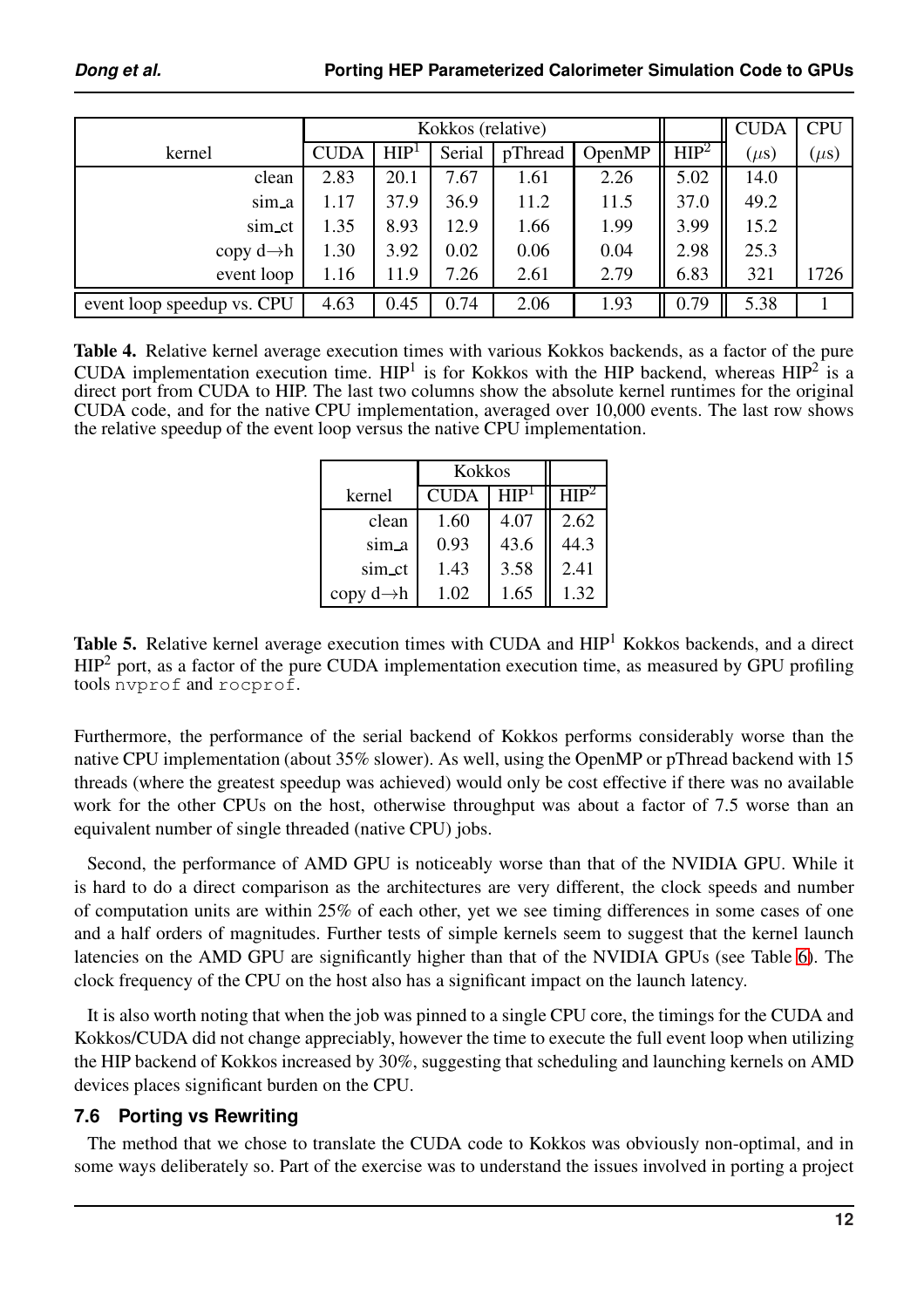|          |             | <b>Kokkos</b> |            |                 |
|----------|-------------|---------------|------------|-----------------|
| CPU freq | <b>CUDA</b> | <b>CUDA</b>   | <b>HIP</b> | HP <sup>2</sup> |
| 2200 MHz | 5.6         | 9.4           | 152        | 88              |
| 3700 MHz | 3.4         |               | 60         | 30              |

<span id="page-12-0"></span>Table 6. Kernel launch latencies in microseconds as a function of CPU clock frequency, measured by timing the execution of 10,000 empty kernels.

which may have a large amount of existing code from serial C++ to CUDA, and from CUDA to Kokkos, while attempting to leave existing serial C++ and CUDA code unmodified as much as possible. Given the relatively small size of the FastCaloSim code base, it would have been easier to completely rewrite the entire code base, refactoring to optimize for Kokkos data structures and kernels. This would no doubt have improved the performance of the Kokkos version. However, ultimate performance is not the end goal of our study, but rather performant portability, reproducibility, and the burden of code maintenance are more important metrics. With a large code base, it is very important to make sure that it is easy to maintain compatibility between all implementation flavours, and also to ease migration of code from serial C++→CUDA→Portability Layer.

# **8 CONCLUSIONS**

We have successfully ported the ATLAS fast calorimeter simulation code, FastCaloSim, to use GPUs. The code was first ported to NVIDIA GPUs using the proprietary CUDA API. As with many HTC applications, the compute-to-I/O ratio of FastCaloSim is not very large, limiting the potential gains of using GPUs. Several techniques have been incorporated in our implementations to increase the speed and efficiency of the computations on the GPUs, as well as the GPU's overall utilization. The performance gains on the GPUs are greatly dependant on the types of simulations (particle type, energy, angle etc.). For the test cases we ran, we observed overall speed-ups by as much as a factor of five. But if we compare only the timing of the simulation part, the speedups on the GPUs were much more significant, as much as 60 times relative to executing with a single thread on a CPU core. The GPU was found to be underutilized, and a single GPU may be shared among many concurrent CPU jobs of FastCaloSim via nvidia cuda mps server with very little loss of performance.

We have also shown a preliminary Kokkos implementation that supports running on multiple architectures, including multicore CPUs, NVIDIA GPUs and AMD GPUs. Kokkos has proven to be a powerful tool for performant portability on a number of different architectures. While there is some overhead with utilizing its data structures as compared with raw memory allocation, these are relatively small and offset by the gains in portability. Direct comparisons of kernel execution time running on both NVIDIA and AMD GPUs show reasonably similar measurements between Kokkos and device specific CUDA/HIP implementations. Since the Kokkos implementation was designed as a port from CUDA, and not rewritten from the ground up, it is very likely that further optimization of the Kokkos code would be possible. The ability to run on both NVIDIA and AMD GPUs, as well as multicore CPUs via OpenMP or pThreads, with minimal changes to user code, vastly outweighs any small performance losses.

## **ACKNOWLEDGMENTS**

This work was supported by the DOE HEP Center for Computational Excellence at Brookhaven National Laboratory, and Lawrence Berkeley National Laboratory under B&R KA2401045. This work was also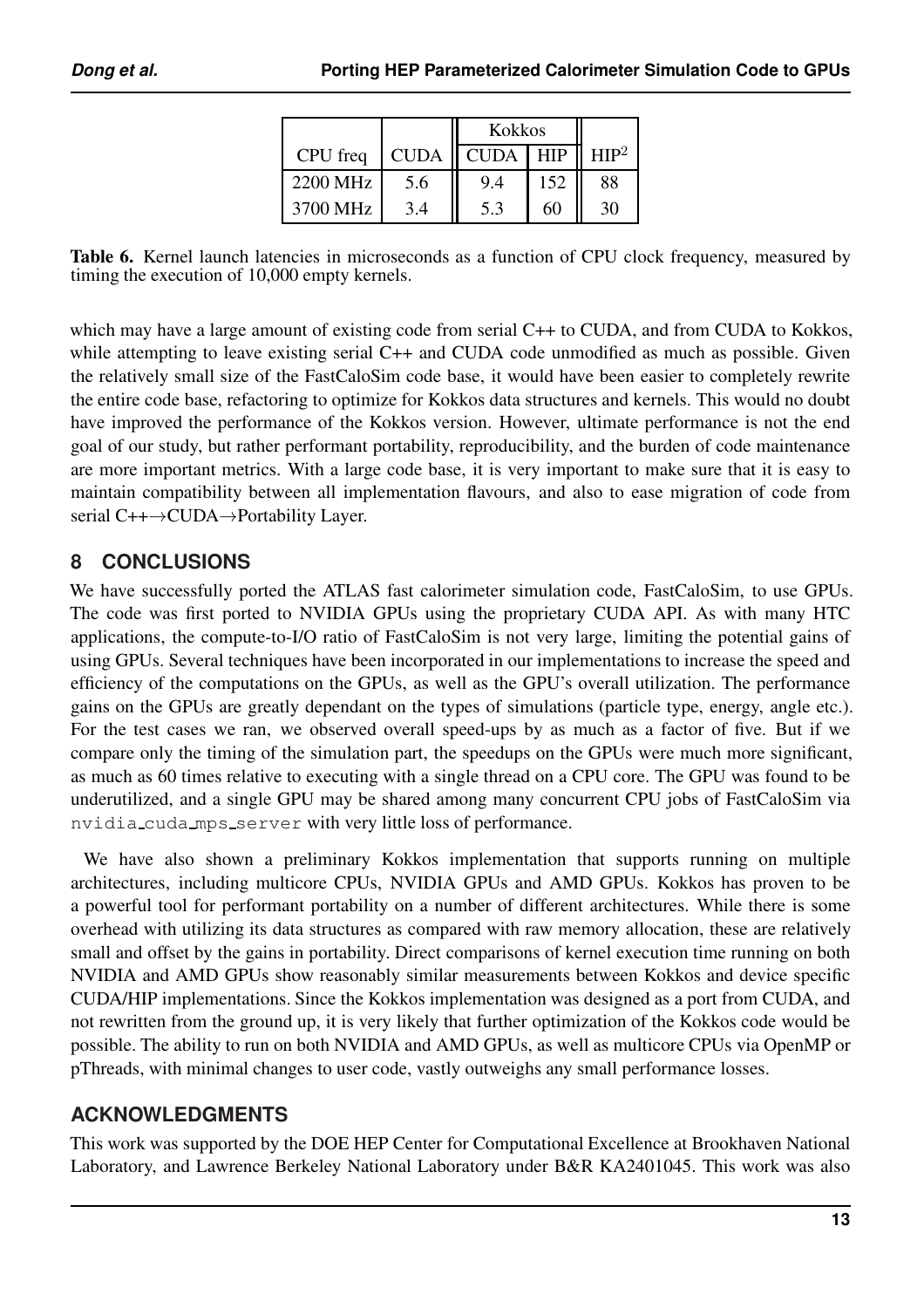done as part of the offline software research and development programme of the ATLAS Collaboration, and we thank the collaboration for its support and cooperation. This research used resources of the National Energy Research Scientific Computing Center (NERSC), a U.S. Department of Energy Office of Science User Facility located at Lawrence Berkeley National Laboratory, operated under Contract No. DE-AC02-05CH11231. We gratefully acknowledge the use of the computing resources provided by Brookhaven National Laboratory. A git repository for the source code is available [\[11\]](#page-13-10).

#### **REFERENCES**

- <span id="page-13-0"></span>[1] Agostinelli S, et al. GEANT4–a simulation toolkit. *Nucl. Instrum. Meth. A* 506 (2003) 250–303. doi:10.1016/S0168-9002(03)01368-8.
- <span id="page-13-1"></span>[2] The ATLAS Collaboration. The ATLAS Simulation Infrastructure. *The European Physical Journal C* 70 (2010) 823-874. doi:10.1140/epjc/s10052-010-1429-9.
- <span id="page-13-2"></span>[3] The ATLAS Collaboration. The new Fast Calorimeter Simulation in ATLAS. Tech. Rep. ATL-SOFT-PUB-2018-002, CERN, Geneva (2018).
- <span id="page-13-3"></span>[4] ATLAS Software Repository (2020). https://gitlab.cern.[ch/atlas/athena](https://gitlab.cern.ch/atlas/athena).
- <span id="page-13-4"></span>[5] The ATLAS Collaboration. ATLAS data quality operations and performance for 2015–2018 datataking. *Journal of Instrumentation* 15 (2020) P04003–P04003. doi:10.1088/1748-0221/15/04/ p04003.
- <span id="page-13-5"></span>[6] Apollinari G, BM-CM-)jar Alonso I, BrM-CM-¡ning O, Fessia P, Lamont M, Rossi L, et al. High-Luminosity Large Hadron Collider (HL-LHC): Technical Design Report V. 0.1. Tech. rep., Geneva (2017). doi:10.23731/CYRM-2017-004.
- <span id="page-13-6"></span>[7] Calafiura P, Catmore J, Costanzo D, Di Girolamo A. ATLAS HL-LHC Computing Conceptual Design Report. Tech. Rep. CERN-LHCC-2020-015. LHCC-G-178, CERN, Geneva (2020). https://cds.cern.[ch/record/2729668](https://cds.cern.ch/record/2729668).
- <span id="page-13-7"></span>[8] The ATLAS Collaboration. The ATLAS experiment at the CERN large hadron collider. *Journal of Instrumentation* 3 (2008) S08003–S08003. doi:10.1088/1748-0221/3/08/s08003.
- <span id="page-13-8"></span>[9] NVIDIA multi-process service (2020). https://docs.nvidia.[com/deploy/pdf/CUDA](https://docs.nvidia.com/deploy/pdf/CUDA_Multi_Process_Service_Overview.pdf) Multi Process Service [Overview](https://docs.nvidia.com/deploy/pdf/CUDA_Multi_Process_Service_Overview.pdf).pdf.
- <span id="page-13-9"></span>[10] Carter H, Trott C, Sunderland D. Kokkos: Enabling manycore performance portability through polymorphic memory access patterns. *Journal of Parallel and Distributed Computing* 74 (2014) 3202–3216. doi:10.1016/j.jpdc.2014.07.003. [https://github](https://github.com/kokkos).com/kokkos.
- <span id="page-13-10"></span>[11] FastCaloSim Software Repository (2020). https://github.[com/cgleggett/FCS-GPU](https://github.com/cgleggett/FCS-GPU).